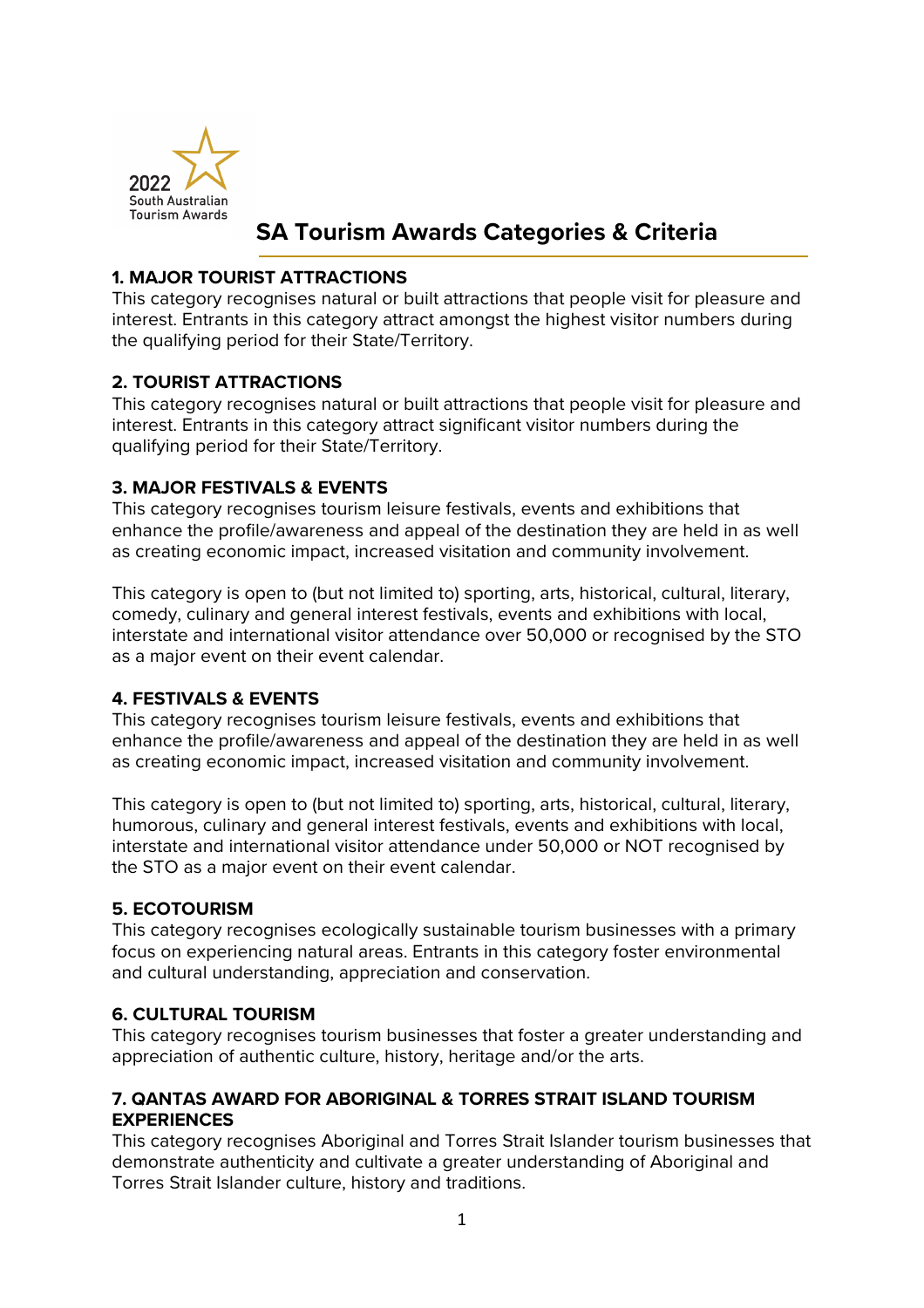### **8. TOURISM RETAIL & HIRE SERVICES**

This category recognises businesses that sell/provide goods or hire services which contribute to the tourism industry. The contribution made to the tourism industry can be economical (e.g. retail, galleries), experience based (traditionally non-tourism specific experiences e.g. shopping precincts) or service based (e.g. digital solutions for travellers or tourism businesses).

### **9. VISITOR INFORMATION SERVICES**

This category recognises the consistent delivery of high quality and face to face information services to the visitor. This category is open to Visitor Information Centres/Tourist Offices, Local Tourist Associations and Regional Tourism Organisations.

### **10. BUSINESS EVENT VENUES**

This category recognises venues who provide high quality facilities specifically designed for business visitors e.g. meetings, incentives, conferences and exhibitions.

### **11. MAJOR TOUR &TRANSPORT OPERATORS**

This category recognises a business who makes a major contribution in the combined provision of touring and transport services. This category is open to businesses with 15 or more annual full-time equivalent employees.

### **12. TOUR & TRANSPORT OPERATORS**

This category recognises a business who makes a major contribution in the combined provision of touring and transport services. This category is open to businesses with fewer than 15 annual full-time equivalent employees.

### **13. ADVENTURE TOURISM**

This category recognises outdoor adventure tourism experiences that involve visitor participation and a personal challenge.

### **14. TOURISM MARKETING & CAMPAIGNS**

This category recognises creativity and innovation in the promotion of tourism products, services and/or destinations. The focus can be for a specific singular or ongoing campaign or ongoing integrated marketing approach delivering innovative marketing/campaigns that supports the promotion of the tourism industry.

This category is open to digital enterprises, Regional Tourism Organisations, Local Tourist Associations, Visitor Information Centres, Online Travel Agents, local government and marketing alliances. This is not for individual tourism products.

# **15. TOURISM RESTAURANTS & CATERING SERVICES**

This category recognises all restaurants and catering services offering a tourism experience and/or servicing the tourism industry. It is not a food award but does recognise a significant contribution to tourism through the provision of food and beverage. This category is open to hotel or stand-alone restaurants, event caterers, pubs and cafés.

# **16. TOURISM WINERIES, DISTILLERIES & BREWERIES**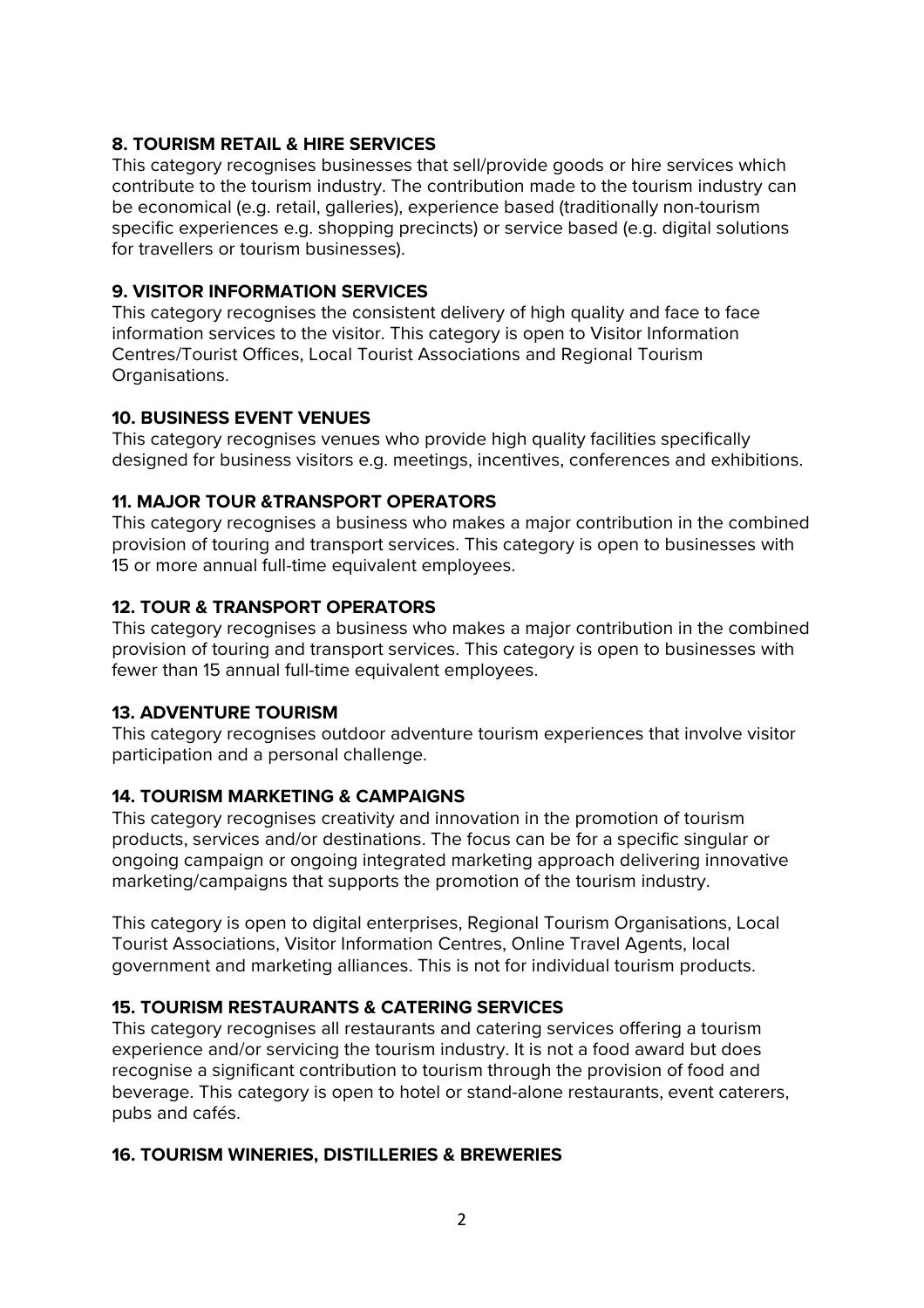This category recognises wineries, distilleries and boutique breweries that offer a cellar door experience and create a significant contribution to tourism.

### **17. CARAVAN & HOLIDAY PARKS**

This category recognises tourism excellence in a caravan or holiday park. The focus of this award is on both the facilities and services that enhance the tourism experience.

This category is open to caravan or holiday parks that offer cabin and tenting accommodation and must meet a 3 - 5 Caravan & Holiday Park Star Rating Standard.

### **18. HOSTED ACCOMMODATION**

This category recognises hosted accommodation that offers a bed & breakfast, farm stay, cottage or other intimate accommodation experience and must meet a 3-5 Hosted Accommodation Star Rating Standard.

Serviced apartments, hotels and resorts should consider entry into one of categories 21-24 which best fit their product. For companies that are managing multiple selfcontained properties they should focus on one of their properties.

### **19. UNIQUE ACCOMMODATION**

This category recognises tourism excellence in accommodation providing a unique tourism experience that includes an overnight accommodation experience with an included activity. The focus of this award is on the uniqueness of the tourism experience.

This category is open to properties developed around unconventional accommodation infrastructure that includes an activity (passive or active). Entry is open – but not limited to – tented holidays, houseboats, tree houses, underground accommodation and yacht charters.

### **20. SELF CONTAINED ACCOMMODATION**

This category recognises tourism excellence in accommodation providing guests with non-serviced accommodation and the freedom of self-sufficiency. The focus of this award is on both the facilities and services that enhance the tourism experience.

This category is open to accommodation that offers a self-catered accommodation experience and meets a 3-5 Self Catering Accommodation Star Rating Standard.

For companies that are managing multiple self-contained properties it is recommended they focus on one of their properties.

### **21. 3-3.5 STAR ACCOMMODATION**

This category recognises serviced accommodation that meets the 3-3.5 Star Rating standard (pre-assessment or final rating). The focus of this award is on both the facilities and services that enhance the tourism experience.

This category is open to accommodation experiences that meets a 3 to 3.5 Star Rating Standard in any Star Rating category.